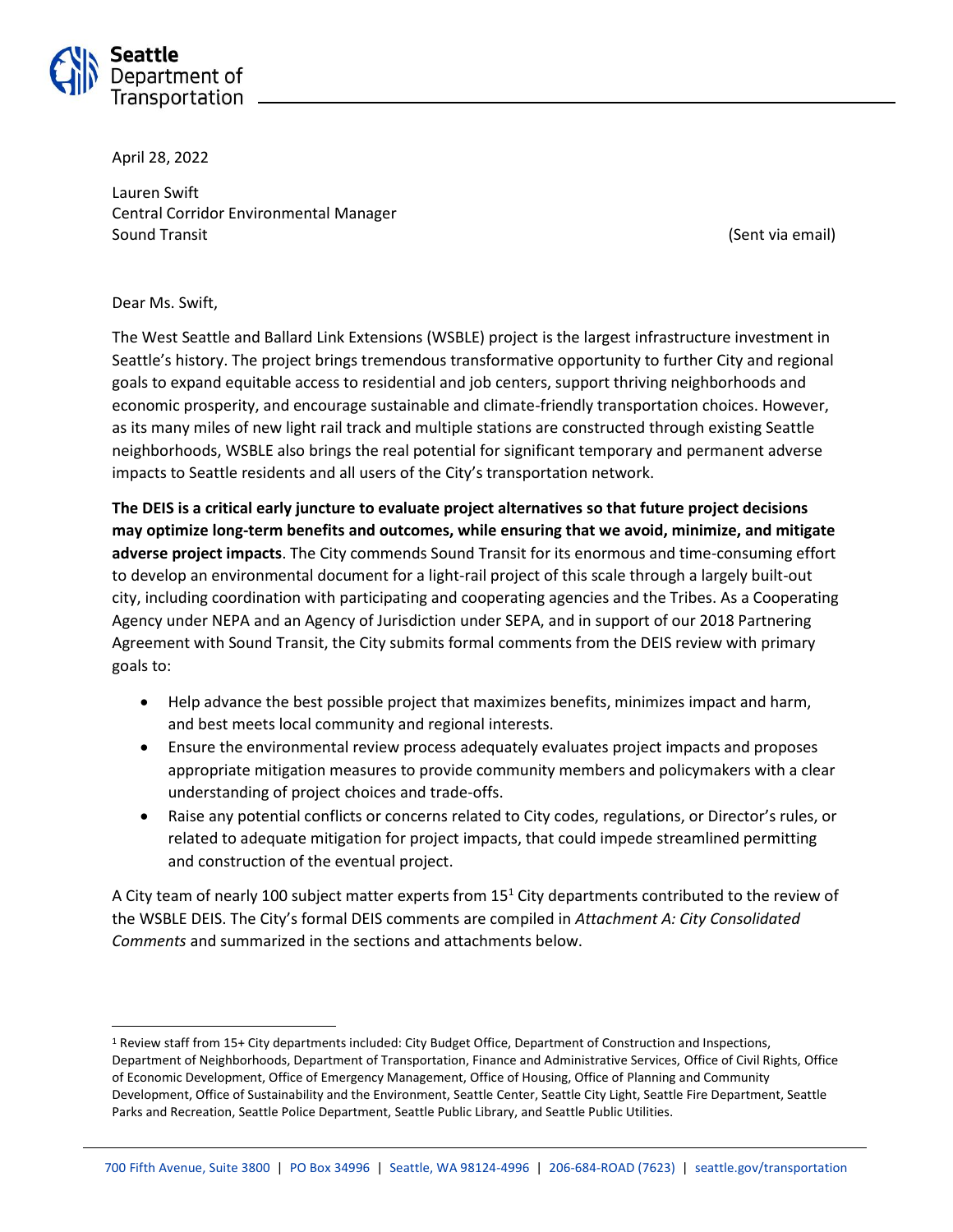# KEY DEIS FINDINGS

#### *Racial equity and Environmental Justice*

Sound Transit and the City have partnered since 2018 to develop a project-wide multi-year equity analysis using the City's Racial Equity Toolkit (RET). The RET furthers the City's and Sound Transit's shared goal to advance equitable outcomes for communities of color, particularly the RET-identified communities of Chinatown-International District and Delridge. While separate from the DEIS, the RET aims to inform key project analysis, milestones, and decisions—including the DEIS Environmental Justice (EJ) analysis, the formal analysis required by federal regulation developed to ensure equitable distribution of project benefits and avoid disparate impacts to communities of color and low-income populations.

With the RET analysis and process in mind, the City's DEIS review found the EJ analysis incomplete for measuring and mitigating impacts and benefits to minority and low-income populations. The City strongly disagrees with conclusions in the EJ analysis that the project has adequate offsetting benefits, and/or mitigation that the project would not result in high and adverse effects on environmental justice populations. The City requests a more complete evaluation in the FEIS to fully understand and avoid, minimize, or adequately mitigate the project impacts on EJ populations. Absent this complete evaluation, it is difficult to confirm a Preferred Alternative in RET communities.

In this overdue era of racial equity reckoning, the City believes it is critical that we go above past practice to advance equitable outcomes. See *Attachment B: Racial Equity Toolkit and Environmental Justice* for discussion and additional examples of how Sound Transit can strengthen the EJ analysis for the FEIS through additional analysis, expanded methodology, and the development of a mitigation plan to address potential adverse impacts. The City is committed to supporting this additional analysis through ongoing partnership with Sound Transit and continued development of the RET.

#### *Compliance*

The City of Seattle is responsible for issuing local permits for the WSBLE project. The City and Sound Transit share the goal to streamline the WSBLE project permit process. The City cannot permit the project if it does not comply with City codes, rules, plans, and regulations. In addition, where City code would not otherwise ensure mitigation for impacts, the City's substantive SEPA authority allows the City to condition or deny project permits to mitigate impacts based on adopted SEPA polices, plans, rules, and regulations. The DEIS demonstrates several instances in which compliance with local regulations is unclear, and raises additional concerns that, if not adequately addressed and resolved in the FEIS, will likely result in additional analysis and mitigation at the time of permitting. For example:

 **Stormwater**. Seattle Public Utilities (SPU) cannot permit the project as shown in the DEIS designs because the proposed alignments do not comply with regulations for stormwater management related to guideways. Sound Transit asserts that guideways are non-pollutiongenerating surface. This is incorrect; the Washington State Department of Ecology (Ecology) has judged guideways to be pollution-generating surfaces. Unless Ecology revises that determination based on new data, the project must meet the City's Stormwater Code (SMC 22.800-22.808).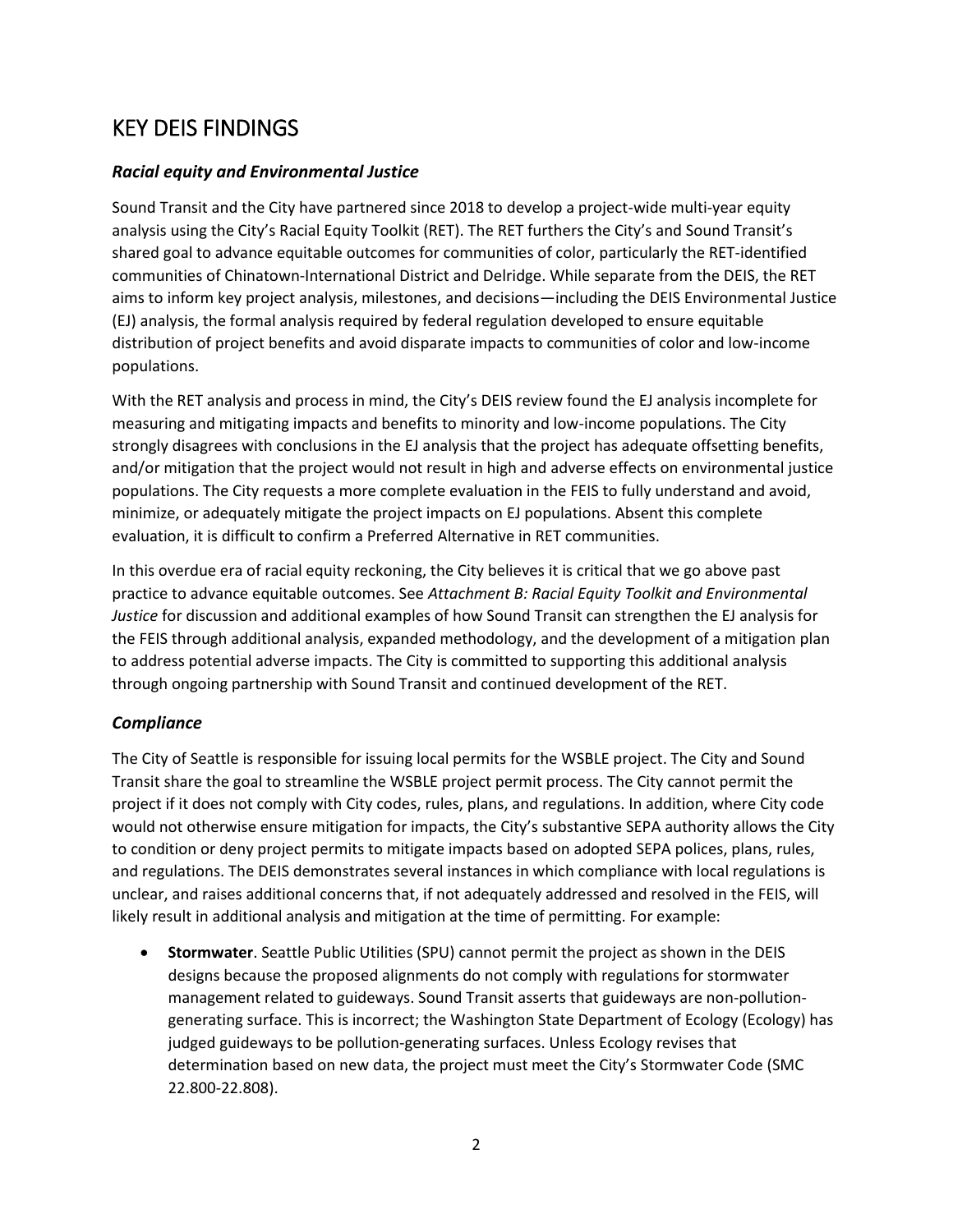- **Geology and soils**. The Prospect Street portal, Smith Cove Station site, and alignments along the west side of Queen Anne are in Environmentally Critical Areas (ECA), defined by steep slope and potential slide areas. These project components will likely require considerable efforts to provide complete stabilization to protect the facility from landslides emanating from the ECA Steep Slope Area.
- **ADA guidelines**. Evaluation of accessibility conditions around the station areas does not include detailed assessment of curb ramps and sidewalk conditions (including slope, pavement irregularities, obstructions, widths) that may be noncompliant with ADA guidelines. Additional analysis and mitigation may be needed at the time of permitting if these are not adequately addressed in the FEIS.

These compliance issues must be resolved and documented in the FEIS to avoid potential cost and delay in the project permitting process. See *Attachment C: Compliance* for additional examples and discussion of these compliance issues.

#### *Impacts*

It is essential for the environmental review to accurately evaluate potential project impacts to inform appropriate mitigation measures and understanding of alternatives and their trade-offs. While the DEIS provides a tremendous amount of information, the City finds that many sections of the DEIS are missing key information and analysis necessary to understand the full complement of project impacts. Without this information it is difficult to fully compare alternatives and develop appropriate mitigation. We also found several areas where we did not agree with the methodology or assumptions used to evaluate impacts. For example:

- **Missing information/analysis: Business displacement**. Impacts to minority-owned businesses and employees, particularly BIPOC businesses and employees, have not been fully evaluated throughout the corridor.
- **Missing information/analysis: Visual quality and aesthetics**. Impacts to specific public views of natural and human made features along SEPA corridors and of historic landmarks have not been fully evaluated.
- **Methodology: Transportation**. Many standards and conditions—such as speed limits, pedestrian level of service data, and transit boarding numbers—used for assumptions have changed since the DEIS was written. The FEIS analyses should reflect updates to these assumptions.
- **Methodology: Design/safety**. The standards for Seattle Fault and earthquake parameters are changing and the FEIS should use most current standards.

See *Attachment D: Methodology and Analytics* for a discussion of areas where additional information is needed, and examples of analyses with assumptions or methodologies with which the City disagrees.

In addition, there are numerous instances throughout the DEIS where the City finds that the analysis underestimates or omits the extent of project impacts and/or proposes insufficient mitigation to address impacts. For example:

 **Transportation**. The City finds that the DEIS does not adequately assess the impacts of full or partial closures to arterials during construction. The analyses largely focus on congestion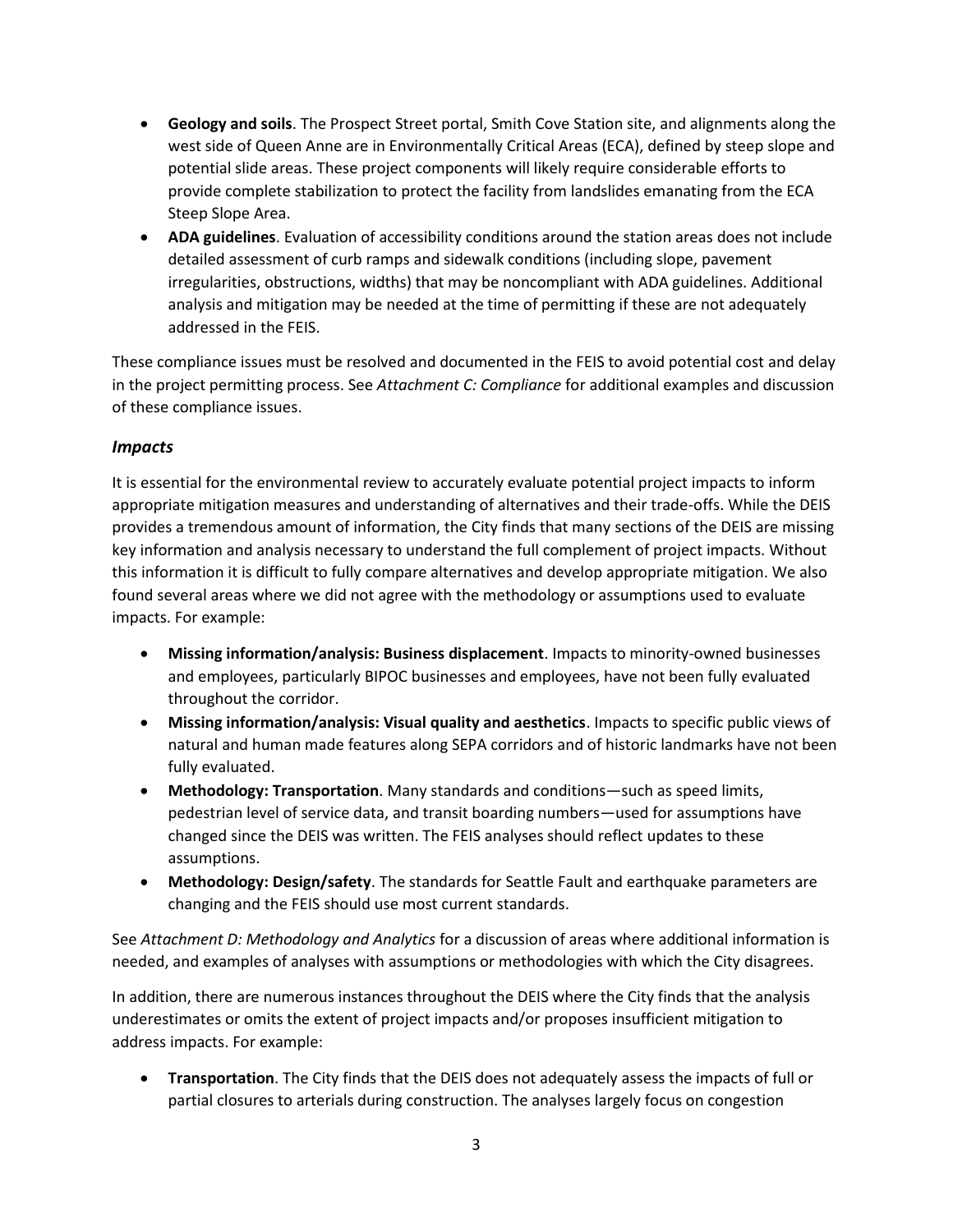impacts, and underestimate the need for reduced vehicle trips, compelling the public to change behavior during the construction period and SDOT operations to actively manage construction impacts throughout construction of the project. In addition, the focus on peak-time impacts fails to fully assess impacts to freight mobility which often rely on non-peak travel times. The insufficient capture of these potential construction impacts impedes the understanding of whether mitigation measures will adequately address impacts, which in turn, limits evaluation of alternatives when construction impacts are an important factor. See *Attachment E: Transportation Impacts* for additional examples and a broader discussion of transportation impacts and mitigation.

- **City assets and properties**. The DEIS does not fully document potential impacts to City assets and properties—including buildings, utility and transportation infrastructure, and parks and open space—making it difficult to understand completely the trade-offs between project alternatives and identify appropriate mitigation actions. Many impacts will require acquisition in fee or by easement, utility relocation, right-of-way use through street use permitting, or other legal conveyance—all processes that take substantial time, and in many cases City Council action. Impacts to City assets and properties should be fully examined in the FEIS to prevent later delays to the project. See *Attachment F: City Assets and Properties* for additional examples and a broader discussion of impacts and mitigation related to City assets and properties.
- **Section 4(f) Impacts**. The Section 4(f) analysis performed by Sound Transit lacks necessary specificity and detail on the scope, duration, and mitigation of impacts to parks and park facilities, certain historic resources, and Seattle Center for any of the alternatives. Seattle Parks and Recreation (SPR) and Seattle Center cannot concur as to whether project impacts are de minimis under Section 4(f) without this additional analysis, including adequate demonstration of completed planning to minimize harm to SPR properties and Seattle Center. See *Attachment G: Section 4(f) Impacts* for additional examples and a broader discussion of impacts and mitigation to parks, recreational spaces, and wildlife habitat.
- **Section 106 Impacts**. The DEIS does not sufficiently assess the construction and permanent visual, physical, and operational impacts of the WSBLE project on historic resources. A thorough understanding and analysis of these impacts (effects) is necessary to meaningfully compare alternatives, inform a decision on a Preferred Alternative, and avoid costly conflicts and limited mitigation opportunities. Successful Section 106 consultation depends on the City having this information to evaluate impacts and trade-offs. See *Attachment H: Historic and Archaeological Resources/Section 106* for additional examples and a broader discussion of impacts and mitigation to historic, cultural, and archaeological resources.
- **Business and residential displacement**. The DEIS does not sufficiently examine the full range of impacts to businesses and residents, including loss of community cultural identify and cohesion resulting from displacements and changes in land use. Expanded evaluation is necessary to fully inform strategies to avoid, minimize, and mitigate these project impacts. See *Attachment I: Business and Residential Displacement* for additional examples and a broader discussion of impacts and mitigation for displacement.

In addition to the Attachments highlighted above, see the City's formal comments in *Attachment A: City Consolidated Comments* for examples of additional analysis and mitigation needed to address potential project impacts.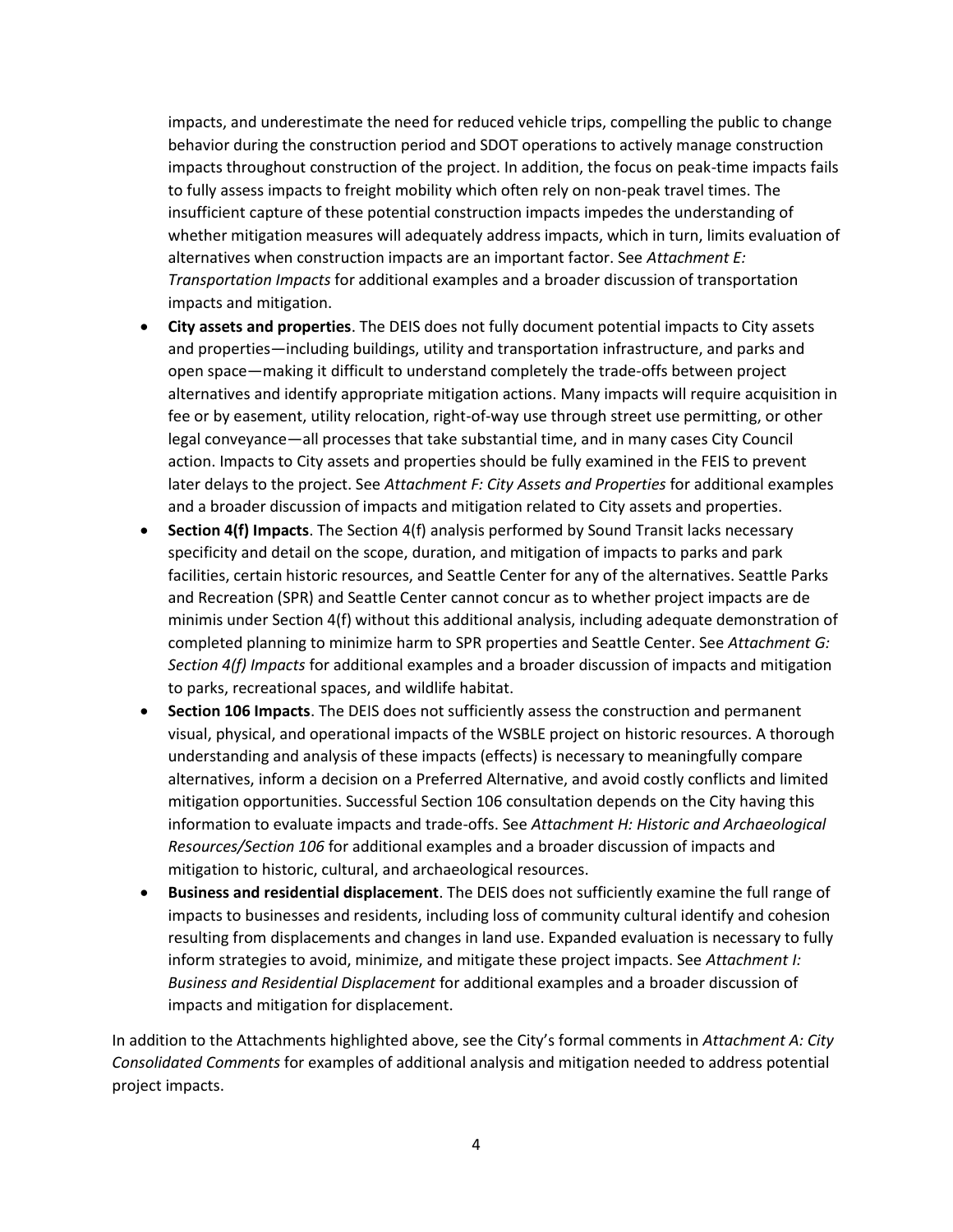#### *Mitigation*

NEPA requires consideration of direct, indirect, and cumulative impacts of a project on the environment and development of potential measures to mitigate adverse environmental effects. Typically, a DEIS describes options for mitigation, while an FEIS includes the decisions on mitigation that would be implemented. However, we found the DEIS to be lacking in consistent and clear mitigation for the potential adverse project impacts, many of which may be unmitigable. Without adequate proposed mitigation, it is not possible to understand the full impact of the project, differences in alternatives, and potential permitting concerns. For example:

- **Business displacement**. Several WSLBE alternatives would impact businesses that are highly location-dependent and may not have relocation options if displaced. For example, many maritime businesses rely on access to shorelines, intermodal infrastructure, and industrial lands. Many businesses in the Chinatown-International District rely on the community's regional draw as a cultural hub. The DEIS does not make clear how to mitigate impacts, especially displacement, of these location-dependent businesses.
- **Streetcar impacts**. All WSBLE alternatives would have varying impacts on the Seattle streetcar network. The streetcar cannot be easily rerouted or curtailed without major capital work and associated environmental documentation. This might include installation of temporary tracks, turnbacks, and switches, to maintain access to the fleet and maintenance facilities at Charles Street (FHS) and 318 Fairview (SLU) and provide for safety during such operations. The DEIS does not detail the modifications to the streetcar system that will be needed to provide for continued, if disconnected, service.
- **Environmental impacts**. Several WSBLE alternatives would have impacts to Environmentally Critical Areas or other environmentally sensitive areas that could result in significant tree loss, wildlife habitat degradation, and steep slope and potential landslide area destabilization. The DEIS does not demonstrate how—or in some cases, whether—these impacts can be sufficiently avoided, minimized, or mitigated.

Constructing a light rail system though existing communities in a built-out city will necessarily cause impacts. Sound Transit must work with community members, the City, and other stakeholders and partners to develop a mitigation plan with sufficient detail in advance of the FEIS to inform actions on a Project to be Built and FTA Record of Decision, and to avoid future delays to project permitting. See *Attachment J: Mitigation* for additional examples and a broader discussion related to mitigation.

## *Comparison of alternatives*

A core purpose of the environmental review is to provide information necessary to understand and compare potential project impacts to inform the selection of a Preferred Alternative and the eventual Project to Be Built. In our review of the DEIS, we find that in most segments, the analysis provides important information to support this comparison. However, in several places the City finds that absent a more complete impacts analysis and mitigation proposal, there is not sufficient information to confirm or modify a Preferred Alternative for the FEIS.

**Chinatown-International District**. The CID-1a/b alternative options at 4th Avenue South would require multiple road closures in a constrained section of the south Downtown transportation grid, significantly impacting local access and regional mobility networks during an 8 to 11-year construction period. They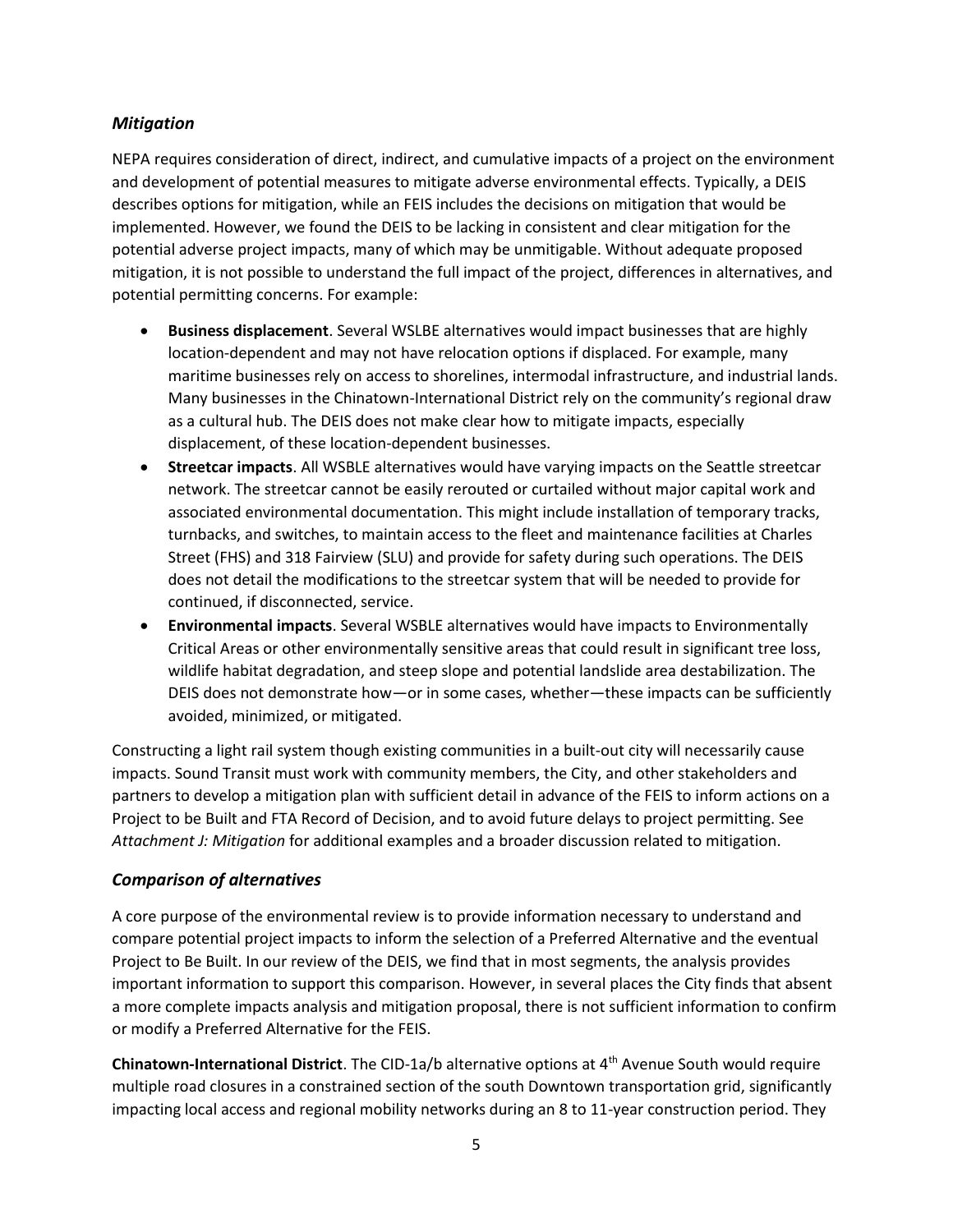would also require significant additional costs associated with the replacement of the 4<sup>th</sup> Avenue S bridge and elements of connection to the Midtown Station. The CID-2a/b alternative options at 5<sup>th</sup> Avenue South would cause significant disruption in the heart of the Chinatown-International community, including the displacement of up to 19 location-sensitive businesses in the corridor that may not have relocation options. The City finds that without an understanding of how—and whether these impacts could be mitigated it is not possible to fully understand the trade-offs. Furthermore, due to the vocal concerns from residents and organizations from this RET-identified community, the City believes before an action on a Preferred Alternative there should be additional community process and analysis on how to avoid/minimize impacts, advance RET outcomes, and address historic harm. See *Attachment B* for additional discussion.

**South Interbay and the north portal of the downtown tunnel**. The large, elevated guideway structures of the SIB-1 and SIB-2 alternatives would weave across Elliott Way three times between the Republican portal and the Smith Cove station. It is unclear how the project would mitigate the resulting construction and permanent transportation impacts and visual quality impacts or how it would comply with local noise regulations. Meanwhile, both the SIB-2 and SIB-3 alternatives would encroach on steep slope and slide-prone Environmentally Critical Areas of the Queen Anne greenbelt and would also present noise regulation compliance concerns.

**Seattle Center**. For the Seattle Center station, the City is not only a project reviewer and regulator, but also the primary property owner and landlord to the many arts and cultural resident organizations that call the 74-acre campus home. The City has many concerns with the impacts associated with both the DT-1 and DT-2 alternatives, including:

- Impacts to protected features, including legacy trees, historic assets, and recreation space.
- Temporary and permanent noise and vibration impacts to sensitive cultural venues including performance halls and recording studios.
- Displacement affecting resident organizations and the long-term performance of the campus.
- Impacts to historic assets, including the Northwest Rooms, International Plaza, and Cornish Playhouse.
- Transportation and access impacts affecting events and operations for years.

Development of a full mitigation plan as part of the FEIS will be necessary to fully understand the tradeoffs of these alternatives. See *Attachment K: Seattle Center* and *Exhibits 1*, *2*, and *3*, for a broader discussion of impacts and mitigation related to Seattle Center campus, resident organizations, and the surrounding community, and a comparison of Seattle Center station alternatives.

# ADDITIONAL CONSIDERATIONS

In addition to the comments highlighted above and detailed in *Attachment A* regarding the analysis and mitigation of potential project impacts and comparison of DEIS alternatives, the City also found that the DEIS information and concurrent project discussions of refinements to the DEIS alternatives has informed comments, discussed below, regarding future planning to optimize station access and transit integration, refinements to the DEIS alternatives, and third-party funding.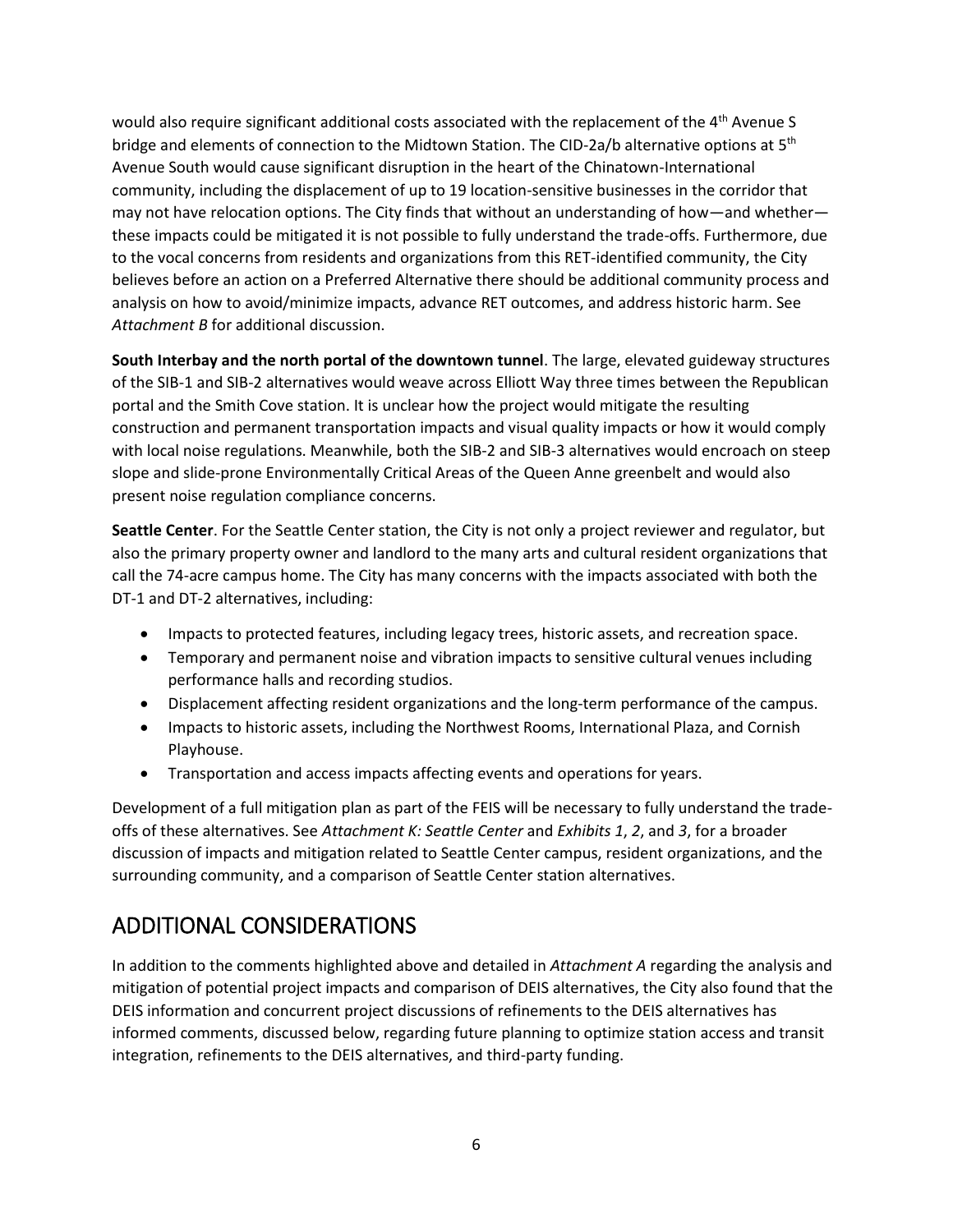#### *Planning for station access and transit integration*

WSBLE stations will create new neighborhood mobility patterns as people access new stations on foot, bicycles, and other transit modes. Siting and designing stations for safe non-motorized access and seamless bus-rail integration is necessary for passenger safety, user experience, and overall ridership, and an essential step toward the City's Vision Zero goals to end traffic fatalities and serious injuries. The DEIS analysis reveals that some alternatives do not optimize access and bus integration. If unaddressed in early project planning, there will be added costs and impacts—in time, dollars, ridership, and human safety—later to the project. It is imperative that in the next phase of station planning and preliminary engineering, Sound Transit, the City, King County Metro, and other agencies work with community to ensure that we design—or in some cases, *refine*—stations to include essential components for safe station access and seamless transit integration. See *Attachment E* for a discussion of access and integration concerns in the context of transportation impacts and mitigation and *Attachment L* for a broader discussion of access and integration and the importance of upcoming station planning work.

#### *Third-party funding*

The City recognizes that some WSBLE alternatives may ultimately require funding partnerships with third-party agencies or organizations. Once critical factors such as project impacts, mitigation costs, and projected revenue are better understood and key decisions have been made to complete the FEIS and establish the Project To Be Built, the City intends to work jointly with Sound Transit and other partners explore third-party funding options.

#### *Refinements to the DEIS alternatives*

During the DEIS period, Sound Transit introduced additional refinements that strive to reduce costs, avoid impacts, reduce risk, or achieve other benefits to the system would reduce project costs. The City supports examination of refinements that would provide meaningful benefits to the local communities and the broader transit system and its riders, including: mix-and-match refinements that would allow greater flexibility to choose segment alternatives that provide the greatest benefit or fewest impacts; refinements to stations or station entrances that would improve safe non-motorized station access; and refinements that would help avoid, minimize, or mitigate adverse project impacts. As with the current DEIS alternatives, any refinements will need appropriate environmental review to inform their consideration.

## NEXT STEPS

To advance the project to the FEIS—as well as to reach subsequent necessary project milestones of the FTA Record of Decision, the City Council ordinance adopting the Project to be Built and amending the Transitway Agreement, and eventual project permitting—it is critical that Sound Transit work with the City, community members, and other stakeholders and local and regional partners, to ensure that the issues raised in the DEIS process are adequately resolved. These steps will necessarily include:

 **Board action on a Preferred Alternative**. Mayor Bruce Harrell and the City Council intend to put forward a Joint Council resolution that articulates a City position on a WSBLE Preferred Alternative for study in the FEIS, as well as additional bodies of work to support ongoing planning and environmental review.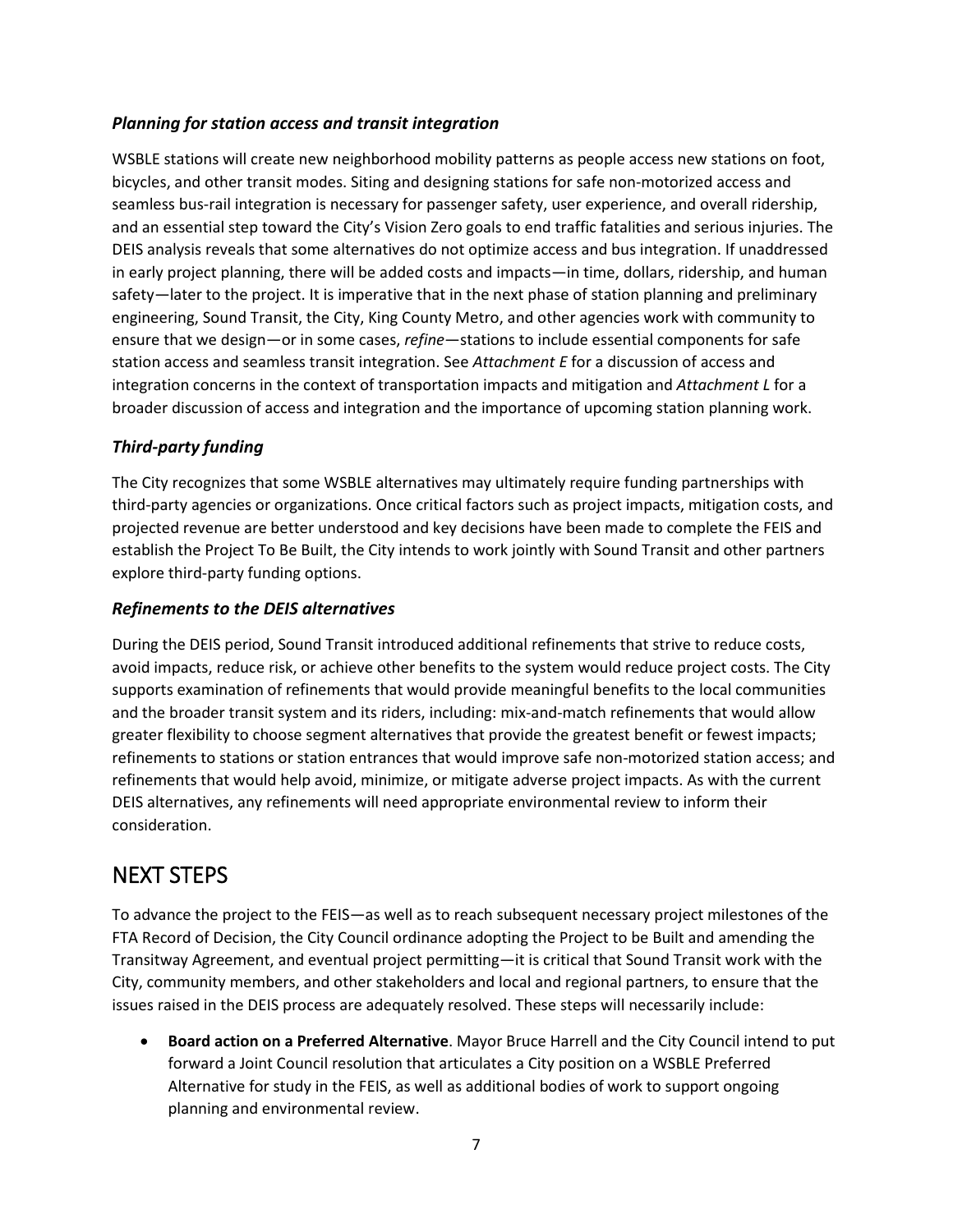- **Development of the FEIS**. Between the DEIS and the FEIS, the City staff team will work with Sound Transit staff to carry out the following necessary work to support the FEIS analysis:
	- *Technical comment resolution*. The City commits to a process for issue resolution with technical teams, including responses to technical comments, assistance with additional analyses, and continued development of design refinements.
	- *Mitigation planning*. The City commits to supporting a joint process to develop appropriate mitigation measures and strategies to inform a comprehensive mitigation plan for potential project impacts in the FEIS.

## *Relationship to permitting*

The City has and retains substantive SEPA authority to the full extent provided in applicable statutes, codes and regulations, including but not limited to SMC 25.05.660, SMC 25.05.665, SMC 25.05.670, and SMC 25.05.675. The City's DEIS review found many issues that, if not adequately addressed and resolved in the FEIS, will likely result in additional analysis and mitigation at the time of permitting. These comments include, but are not limited to:

- Transportation impact examples that have no clear code path to mitigation
- Accessibility conditions in the station context where existence of curb ramps and other sidewalk conditions (slope, pavement irregularities, obstructions, widths) may be noncompliant with ADA guidelines
- Unclear mitigation for pedestrian facilities that may be temporarily or permanently impacted by placement of columns associated with right-of-way elevated guideway segments

Other examples may be found in the City's detailed comments in *Attachment A*. To avoid delays in the permitting phase, it is critically important that Sound Transit work with community members, the City, and other stakeholders and partners to develop a mitigation plan with sufficient detail in advance of the FEIS to inform actions on a Project to be Built and FTA Record of Decision.

## *Meaningful community engagement*

The City appreciates Sound Transit's commitment to community engagement, and the extensive effort its staff has made to engage with communities along the entire WSBLE alignment during the DEIS Comment Period. Continuing this intensive engagement effort will be key as the environmental work advances—including the Board action on a Preferred Alternative, development of a mitigation plan and other analysis and issue resolution in advance of the FEIS, and exploration of refinements to the DEIS alternatives. All these steps must be carried out in partnership with community through sustained and robust two-way engagement. It is critical the engagement be transparent by sharing out what Sound Transit is hearing from community and stakeholders, as well as how the agency is applying engagement findings to project decisions. Furthermore, methods of engagement should be tailored for different communities; what will work for Downtown or Seattle Center might not work in Chinatown-International District or Delridge.

The City will continue to offer its resources and assistance to ST in this effort. See *Attachment M: Community Engagement* for further discussion of community engagement opportunities. We look forward to partnering in this engagement work, through both the FEIS development process and the update to the Racial Equity Toolkit.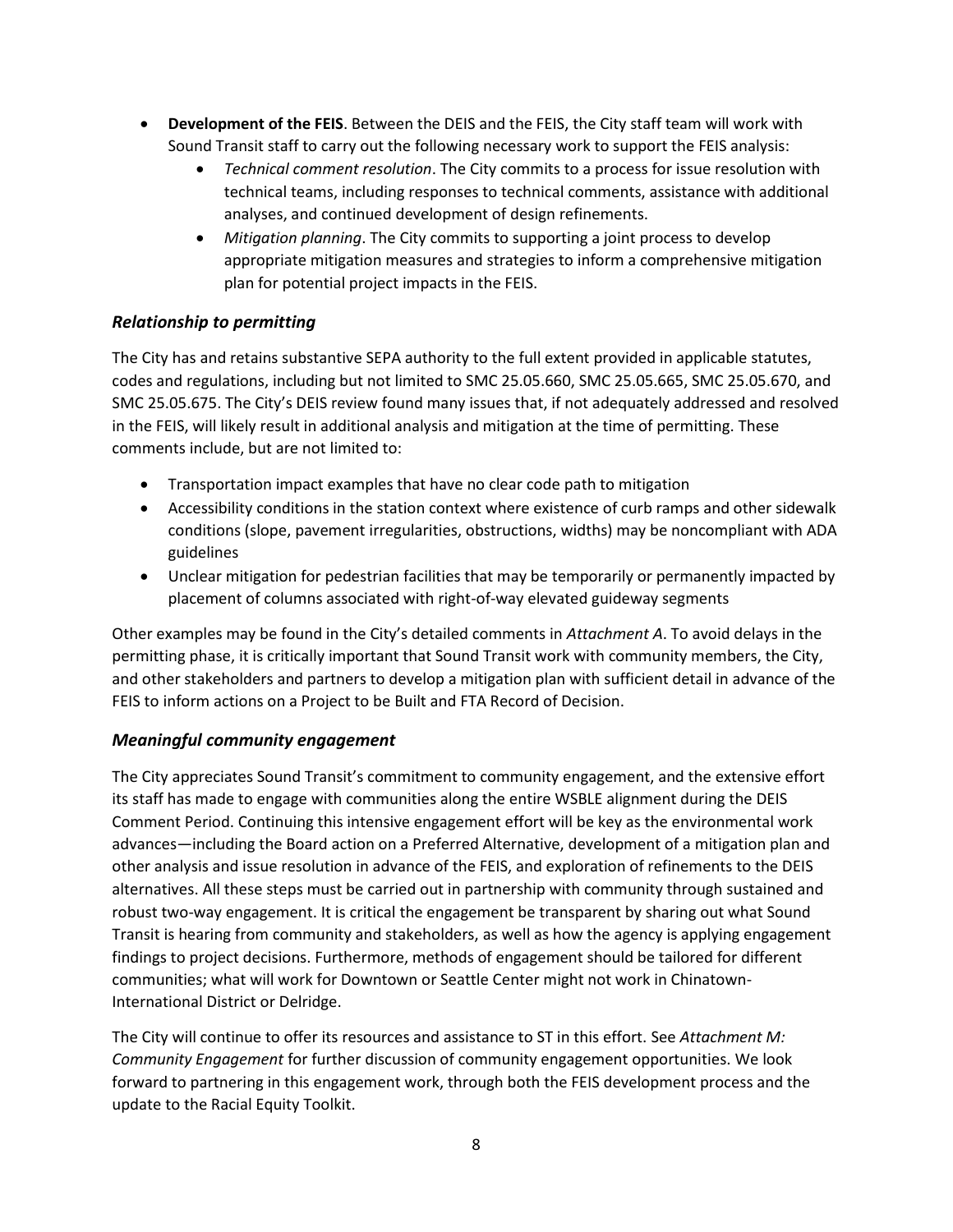In closing, the City remains a strong supporter of the WSBLE project and partner to Sound Transit on its planning, permitting, and eventual service delivery. We are committed to working with Sound Transit, community members, and other partners before the FEIS to ensure appropriate resolution on these outstanding issues.

Sincerely,

Kristen Simpson (Apr 28, 2022 12:21 PDT) Kristen Simpson (Apr 28, 2022 12:21 PDT)

**Kristen Simpson**, Interim Director, Department of Transportation, City of Seattle

Mushell C. Find

**Marshall Foster**, ST3 Designated Representative, Office of the Waterfront and Civic Projects, City of Seattle

#### *Attachments*

Attachment A: City Consolidated Comments Attachment B: Racial Equity Toolkit and Environmental Justice Attachment C: Compliance Attachment D: Methodology and Analytics Attachment E: Transportation Impacts Attachment F: City Assets and Properties Impacts Attachment G: Section 4(f) Impacts Attachment H: Historic and Archeological Resources/Section 106 Attachment I: Business and Residential Displacement Attachment J: Mitigation Attachment K: Seattle Center Attachment L: Planning for Station Access and Transit Integration Attachment M: Community Engagement Exhibit 1: Event uses throughout Seattle Center campus and facilities in a typical year Exhibit 2: Event-related curbside loading uses on streets near the Seattle Center campus Exhibit 3: WSBLE DEIS Noise and Vibration Review Report for Seattle Center

#### *CC:*

Seattle Mayor Bruce Harrell Seattle City Council President Debora Juarez Seattle City Councilmember Lisa Herbold Seattle City Councilmember Andrew Lewis Seattle City Councilmember Tammy Morales Seattle City Councilmember Teresa Mosqueda Seattle City Councilmember Sara Nelson